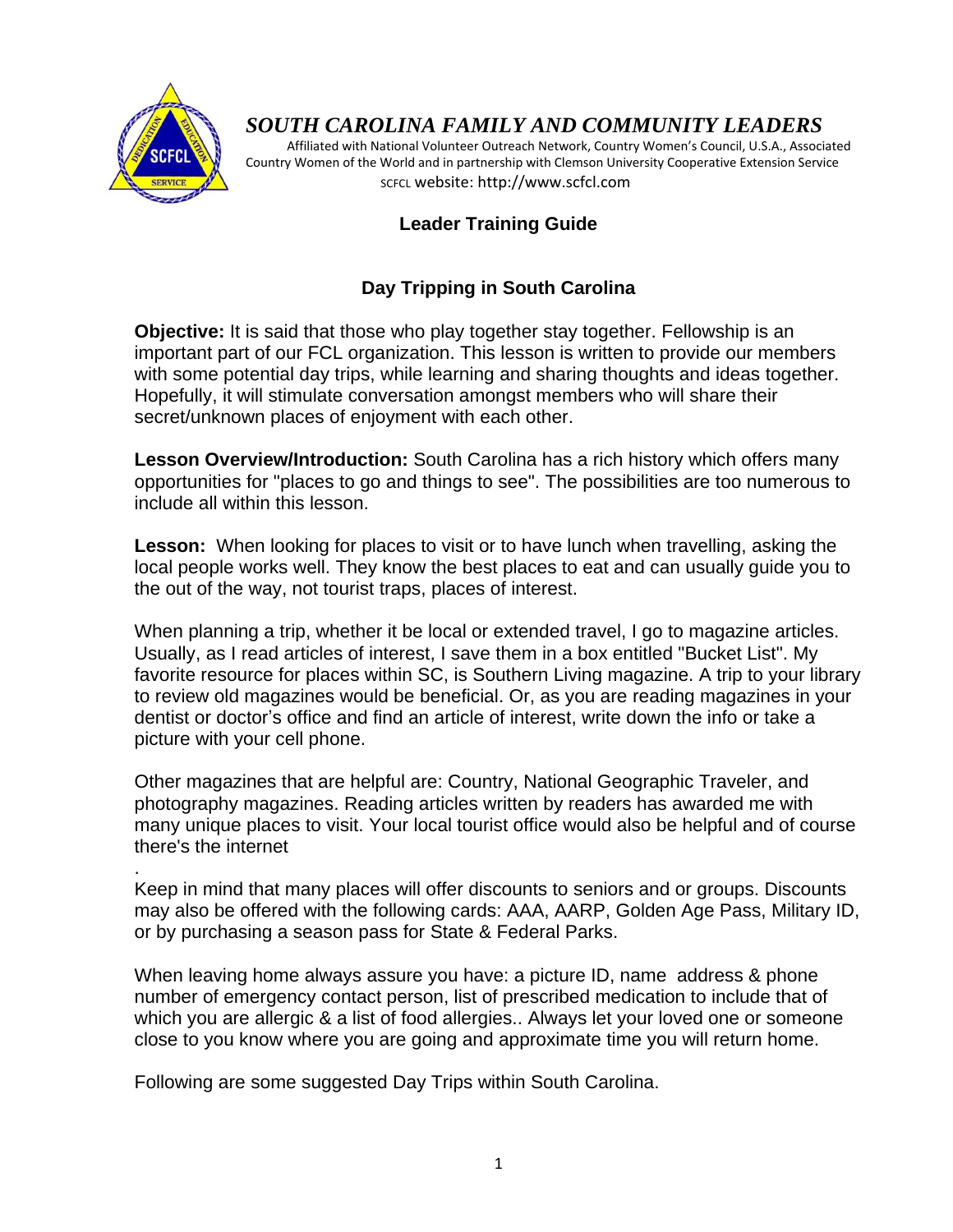#### **Catchment area for Central District**

**Sumter: Swan Lake and Iris Garden** 822 West Liberty Street, Sumter. The only public park in the country, home to all eight known species of swan, including the considered to be rare, Trumpet Swan. You will stroll through Iris gardens that contain approximately 120 varieties of the more than 200 Japanese Irises. Don't forget to seek out the Butterfly and Chocolate gardens. The gardens have boardwalks, easy to walk trails, benches for resting and places to enjoy a picnic lunch. Best time to enjoy: mid May-June or Memorial Day weekend for the flower festival with arts, crafts, food & live music*. Open daily, all year, from 7:30 am to Dusk, Admission is free. For more info-questions {803}436-2640, or 800-688-4748 or www.sumtertourism.com*

### **Catchment area for Coastal District**

**Georgetown Historic District:** Georgetown is a charming little town sandwiched between Charleston & Myrtle Beach, whose historic district offers a lot with its architectural features & museums. The clock tower is considered to be the most obvious architectural feature and is also home to the **Rice Museum,** which is located on the second floor of the attached tower,633 Front St.,(843) 546- 7423. Admission: \$7 Adults, \$5 Seniors, Group rates are available. Hours Mon-Sat. 10:00-4:30. For more information http/www.ricemuseum.com or call the above Tel.#. Also try checking out the: **Maritime Museum,** 729 Front St. (843) 520-0111. Admission: free, Mon.-Sat. 11:00-5:00 & **Gullah Museum** (presentations of the Gullah Culture & History of the Heritage Corridor) 123 King St. (843) 527-1851. Admission: free, Sunday- Saturday 11:00-5:00.

For further information contact the Chamber of Commerce Visitor Center,531 Front St. Phone:(843) 546-8436. If you let them know you are coming they will put together a bag of information to include a map of the area. Park in their parking lot and begin your tour. I am told that there are benches for resting along the way.

**Lunch Recommendation: Thomas Cafe:** 703 Front St., (843)546-7776 Daily specials @\$8.50, lunch begins @ 11:00, or **Five Rivers Tavern** 815 Front St. (843)833-8181. Prices begin @ \$8.00.Seafood prices vary, beginning @ \$10.00 Open: Mon-Fri. only.

#### **Catchment area for Foothills District**

**Columbia: One Eared Cow Glass, Inc** in the Congaree Vista area, 1102 Huger Street, Columbia. Watch the artists make hand blown items with molten glass. No fee if you drop in during studio hours, Mon. & Tue; Thurs & Friday 9:30-12:00 & 1:30-4:00, (*803) 254-2444.* Their finished, one of a kind products are for sale in the gallery. During your visit ask about the classes they offer twice a year.

*They have their own large parking lot. Check them out @ www.oneearedcow.com*

*You may also wish to visit the Carol Sanders Gallery at 922 Gervais Street.*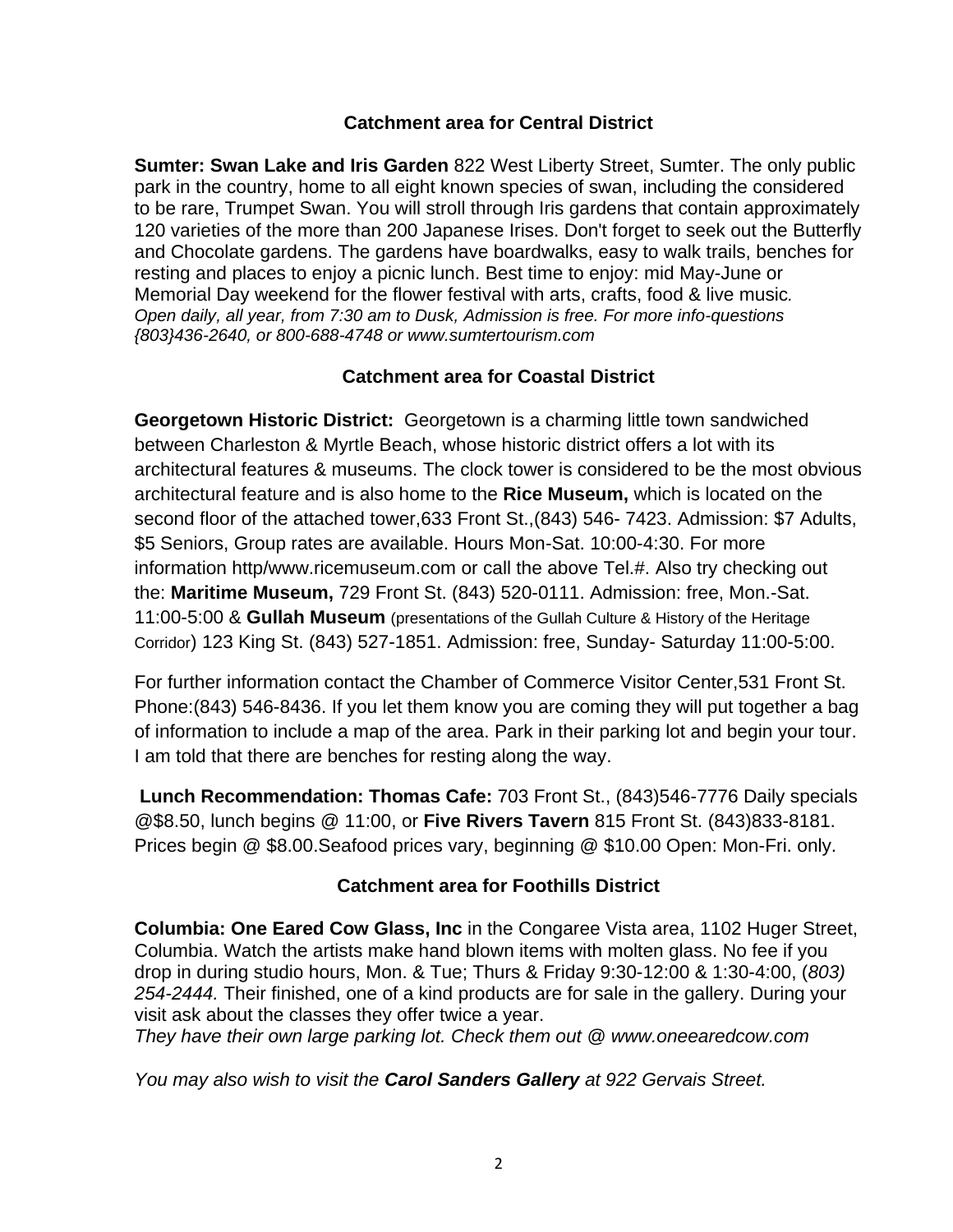The Thursday before Thanksgiving is the Vista Lights event, a candlelight evening to browse the galleries and shops. Appetizers, snacks and music are a part of this event.

**Lunch recommendation: Jason's Deli**, 823 Gervais St. A great place to grab a sandwich or salad. Menu offers Gluten free, vegetarian sandwiches or a build your own creation & free ice cream with your meal. *Prices range from \$6.00-\$11.00. Open Monday-Sunday 10:00-10:00. (803)540-1973 jasonsdeli.com*

**Newberry:** Orchid lover? Then **Carter & Homes Orchids** 629 Mendenhall Rd. Newberry, 3.4 miles south of historic downtown Newberry, is for you. It's a world renowned Orchid Farm & Lab & considered one of SC's cultural & historic treasures. Greenhouses,(18) display many varieties, which include, rare and limited items. Fee \$6.00. You will be given a coupon toward a wide variety of foliage plants or \$6.00 discount off the price of a larger plant or orchid. For a tour (9:00-10:30 & 1:00-3:00) call (803) 276-0579 one week in advance. For more info.orchids@carterandholmes.com

**Lunch Recommendations: The Grill on Main** 1212 Main St., 2.6 miles from Carter & Holmes, (803)276-8332 Open 11:30-2:30, Burgers to steak & homemade desserts under \$10.00. Or, for a relaxing picnic lunch, try **Wells Japanese Garden Park,** with its excellent structures that represent historical Japan. Located 1608 Lindsay St. behind Newberry City Hall. Convenient parking across the street. Restrooms in City Hall.

**Pickens: Hagood Mill** historic site located just off hwy.178 at 138 Hagood Mill Rd. Gristmill, log cabins, blacksmith shop, cotton gin, moonshine still, nature trails. Open Wed.-Sat 10:00-4:00. **Best time to go:** Third Saturday each month for special activities such as: **Sept.19th**, State Fiddling Championship; **Oct.17th**, Storytelling Festival**; Nov. 21st,** Native American Festival; **Dec.19th,** Ed Harrison Memorial Celtic Christmas. Admission Free, plenty of parking (fee may apply),food available or bring picnic lunch. Bring a lawn chair.

For additional information on third Saturday events and events in Pickens go to: www.visitpickenscounty.com and choose calendar of events (For Hagood Mill call (864) 898- 2936).

# **SUGGESTION FOR RESEARCH ON YOUR OWN**

**Boykin, SC: The Broom Place:** 84 Boykin Mill Rd. Colorful handmade brooms made on 100 year old equipment (803) 425-0933 then, visit the **Boykin Mill** 73 Boykin Mill Rd. [www.boykinmillfarms.com](http://www.boykinmillfarms.com/)

**Charleston, SC: The Powder Magazine** 79 Cumberland St. (843) 722-9350 (Nat'l Historic Landmark with history of early "Charles Towne") www.powdermag.org

**Cheraw, SC: Dizzy Gillespie Statue** on the Town Green, then **Birthplace Park** 337 Huger St. (843) 537- 8425. www.cheraw.com